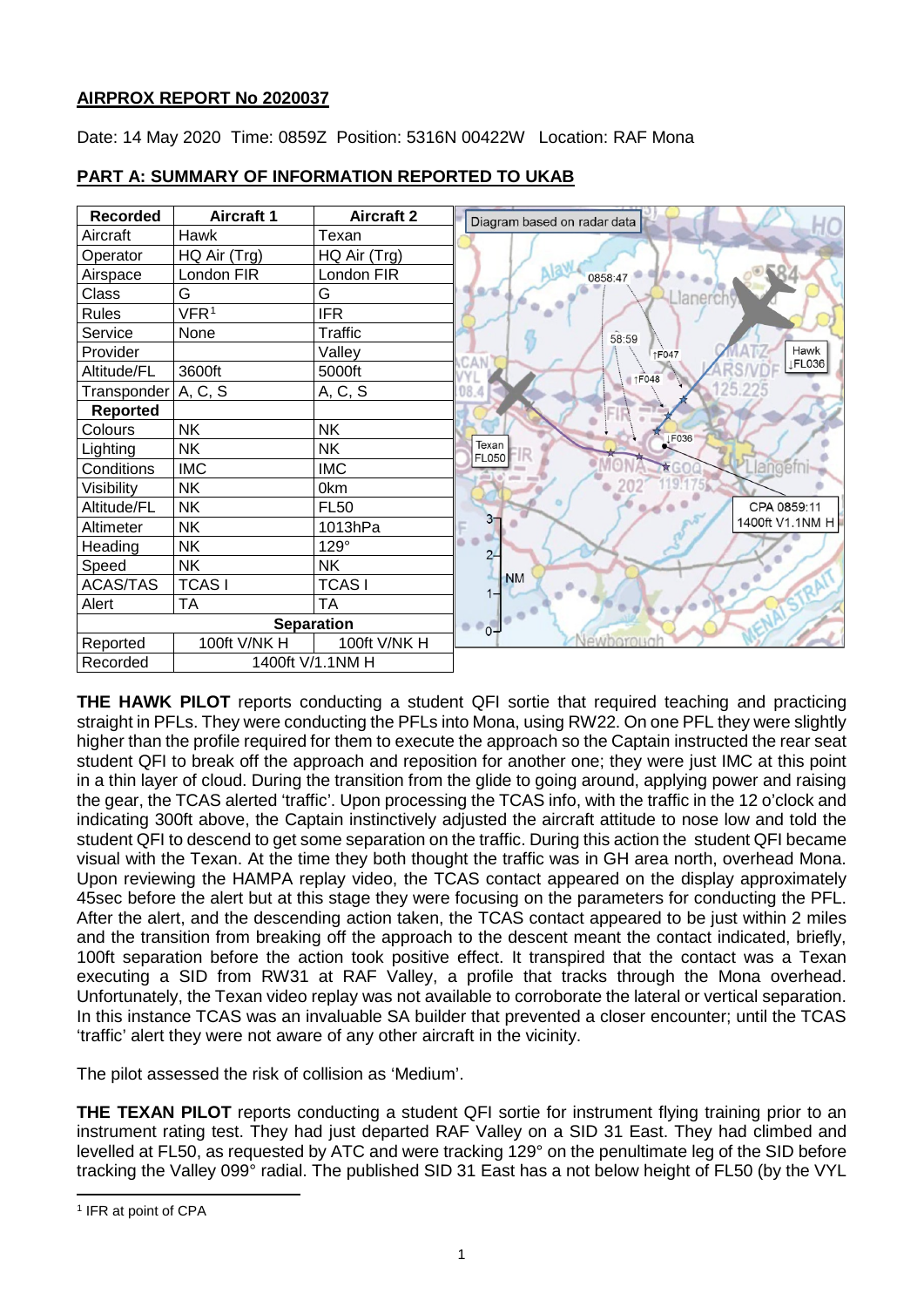039° radial) and the ground track takes the aircraft through the RAF Mona overhead. Meteorological conditions were generally VMC with few amounts of cumulus over Anglesey. As they approached the Mona overhead they entered the tops of a single cumulus cloud. At the same time as entering the cloud and going IMC the TCAS warning of 'Traffic, Traffic' alerted them to a possible contact on the left-hand side. They discussed the alert as a crew and acknowledged that they had not been made aware of any other traffic or any possible conflictions by ATC. The TCAS contact initially appeared close to their aircraft laterally and indicated 500ft below their flight level. However, it is sometimes difficult to ascertain range on the Texan TCAS display and contacts can be displayed with lag on the actual position. The TCAS contact rapidly climbed from 500ft below their level to indicating 100ft below. Despite discussing the contact in the cockpit, they chose not to take any avoiding action because they had not been made aware of any conflicting traffic. They presumed the contact was either further away or spurious. The contact appeared for approximately 30sec by which time they had exited the cloud tops. It was at this point they received a radio transmission from ATC about a radar contact 1NM north at a similar level. Due to the brief flight in IMC they were not visual with the reported traffic at any point.

They landed from the flight, debriefed and the instructor prepared for the second sortie. At the end of the flying day a call was made to the ATC supervisor to discuss the TCAS contact on the first sortie, at this point the instructor was still unaware of the seriousness of the incident. The supervisor commented that nothing had been reported and no concerns had been raised from the morning flying programme; each entity had continued with their daily programme. In order to find out more information the QFI decided to call the other Sqn and identify which crew had been operating at Mona that morning. Simply to get their version of events and to see if there was anything they could all learn from it. The other captain had also flown again that day and was still debriefing their second sortie at 1800hrs. It was not until later that evening that they spoke to each other. The Hawk captain had watched the video playback of the sortie and HAMPA video replay apparently showed 100ft separation, which coincided with the indications in the Texan cockpit. The QFI noted that as with most modern aircraft the Texan is equipped with a data transferring device (DTD or 'brick'). This records all aircraft parameters including what is displayed on the cockpit MFDs and all communications. Currently the flight data that is recorded on the brick cannot be saved, due to a pending software update, and is deleted after each sortie. Had they realised the seriousness of the incident at the time they would have impounded the brick. There is currently no ability to download flight data for later reference.

The pilot perceived the severity of the incident as 'High'.

**THE MONA CONTROLLER** reports that they were made aware by the Valley Approach controller that a Hawk T2 aircraft was about to conduct a straight-in PFL (SIPFL) at Mona. They advised the Approach controller that some vehicles had just been cleared onto the airfield to carry out daily checks, so agreed to allow a high approach only. The T2 did not come on to the Mona frequency as planned. For reasons unknown at the time, the pilot broke off the approach. They made a second attempt at which point the vehicles were clear of the runway and the standard procedure was followed. The controller was not aware of the incident with the Texan aircraft until told about it at a later date. Neither aircraft were under their control at the time of the incident.

**THE VALLEY CONTROLLER** reports that at the time of the occurrence they were band boxing all radar tasks (Radar, Approach/Director, LARS, Low-level) due to COVID restrictions. They were moderately busy with a mix of GH traffic, recovery into Mona, straight-in app at Valley, a prenote outbound, and rotary low level transiting outbound. They had recently taken over the position and were additionally catching up with associated 'admin' as the Electronic Tote (ET) had been U/S all morning, meaning that the weather was a printed sheet and there was no record of what aircraft were airborne. Flight Strips were prepared pending departures and recovery strips for those aircraft already airborne in order to reduce the workload during the pending recovery phase. A Texan was prenoted outbound to depart SID East, FL50 for a practice diversion to Liverpool. At a similar time, a recovering T2 had called for a SIPFL at Mona. The Hawk was 30NM SE of Mona with the intentions of touch-and-go to join the circuit. As the Texan climbed out of RW31RH the controller selected the track predict in order to assess the speeds of the 2 aircraft, was confident that the Hawk would be ahead of the Texan, so instructed the Texan pilot "SID East, climb FL50, Traffic Service". The normal liaison calls to Mona Tower were carried out for the turn inbound and joining clearances, and the Hawk was released to Mona Tower. Although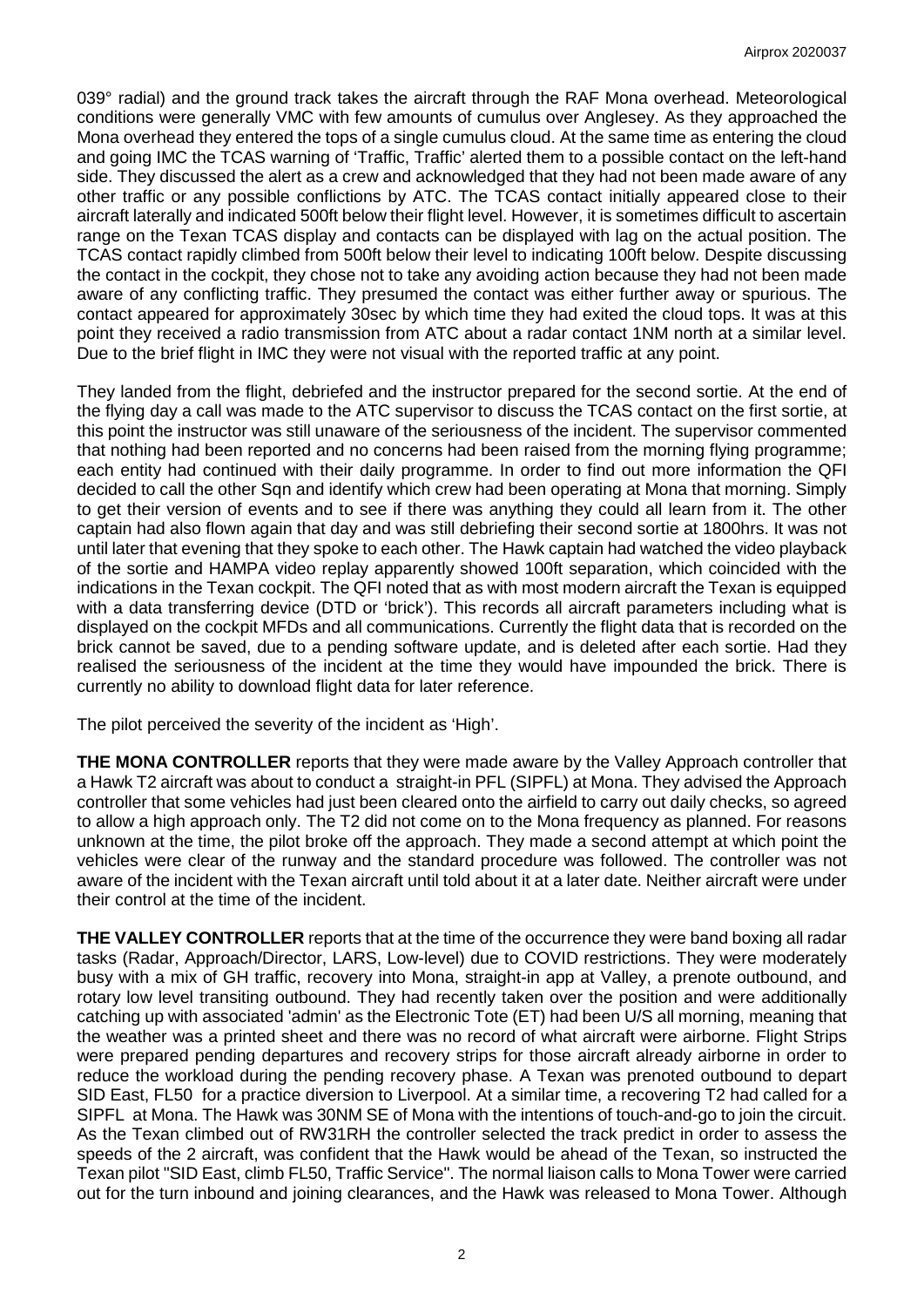they couldn't recall the exact timeline, around this time they remembered being caught off guard by the appearance of the Texan emerging SE of Mona overhead approximately 2NM from the T2, which was immediately called as Traffic Information, to which the pilot replied they had it on TCAS. The controller reported that they hadn't noticed the Texan disappear from radar as it approached the SSR radar overhead but was unsure which of the additional tasks they were focused on at the time. They also noted that from an Air Traffic and procedures perspective, historically, SID East was used primarily for airways joining traffic at ROLEX/REXAM and was usually with an associated climb to FL90. This could explain why confliction between such departures and SIPFL descending inbound from 7000ft had not occurred before.

The controller perceived the severity of the incident as 'Low'.

# **Factual Background**

The weather at Valley was recorded as follows:

METAR EGOV 140850Z 30005KT 9999 FEW035 11/02 Q1025 NOSIG RMK BLU BLU=

### **Analysis and Investigation**

### **Military ATM**

The Valley Approach controller was band-boxing all radar positions in order to meet social distancing regulations as part of the COVID-19 crisis. At the time of the incident they were moderately busy with an IFR departure (the Texan), Radar PFLs (the Hawk), another Hawk conducting a Flapless approach to Valley and a Station based helicopter on a VFR departure. Additionally, the Valley Supervisor noted that the track of the Texan would have taken it through the SSR overhead (which is situated at Mona) and through an area of radar weakness.

Figures 1-5 show the positions of the Texan and the Hawk at relevant times in the lead up to and during the Airprox. The screen shots are taken from a replay using NATS radars, which are not utilised by RAF Valley, therefore are not representative of the picture available to the controller.

Having completed one approach, the Hawk pilot climbed out of Mona with the intention of completing another PFL. The Texan had departed Valley and was level at FL50. This was the first time that both aircraft were displayed on the radar replay and separation between the aircraft was 12.5NM at this point.



Figure 1: Both aircraft on radar

As part of the Radar PFL profile, the Hawk had been cleared to descend to 3000ft and had begun a turn inbound to Mona whilst there was still 12NM separation between the aircraft. At this point, the Valley Approach controller began liaising with the Mona Tower Controller to agree a joining level and also coincided with a call from another aircraft. The liaison with Mona Tower was protracted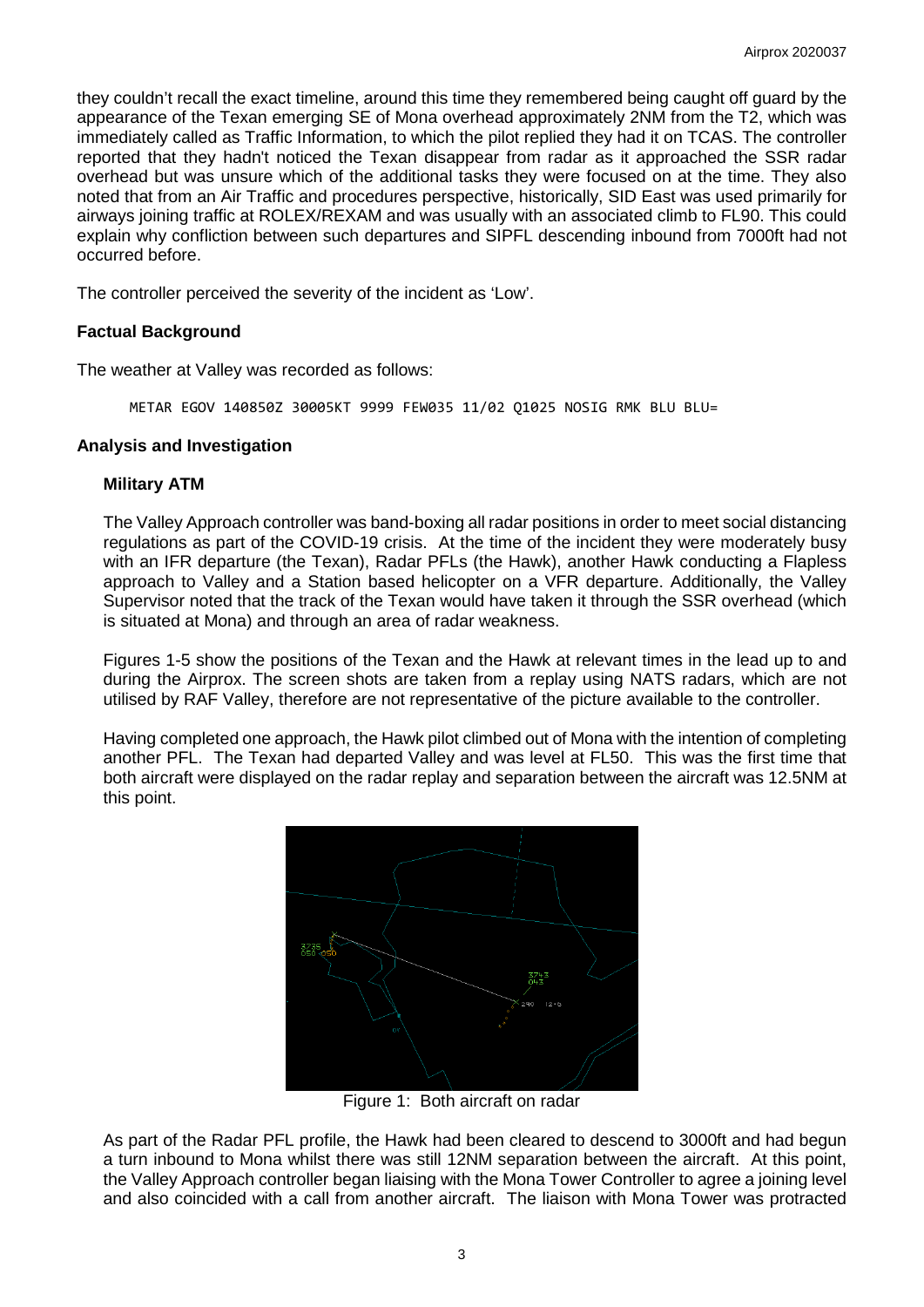due to a comms issue and by the fact that a working party had been given permission to enter the Mona runway. At the end of this landline call the Hawk was transferred to Mona Tower. Separation had decreased to 6.5NM and 300ft by this point.



Figure 2: Hawk transferred to Mona

Immediately following the transfer of the Hawk, the Valley Approach controller received another call pre-noting another departure from Valley as well as a call from another aircraft. At the end of this sequence of events, separation between the aircraft had decreased to 3.3NM and 500ft.



Figure 3: Separation decreased below 5NM.

The Hawk instructor reported that the aircraft was too high to complete the PFL approach and instructed the student to re-set for an additional PFL. Because of this, the Hawk pilot did not actually call Mona Tower and was thus not receiving an ATS at the time of the incident. The radar replay shows the Hawk beginning a climb at a rate of approximately 500ft per minute. At 1.7NM this rate of climb is reversed and is likely coincident with the Hawk instructor receiving a TCAS TA and instructing the student to descend. The Valley Approach controller passed Traffic Information to the Texan for the first time approx. 10sec after the Hawk began the descent noted above. The Texan pilot reported having seen the conflicting traffic on TCAS. At this point separation was 1.7NM and 200ft and was the closest point vertically that the aircraft came to each other.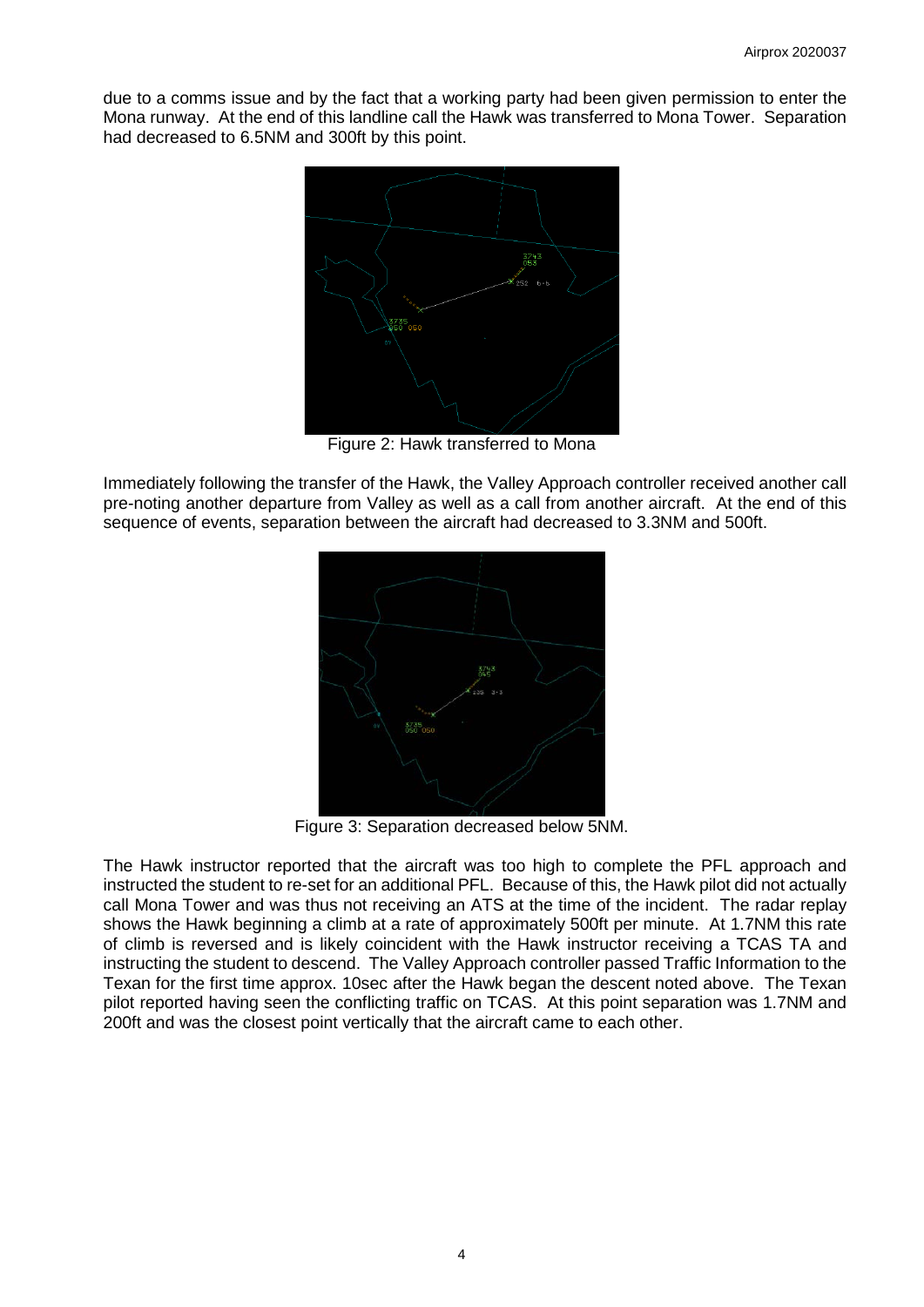

Figure 4: Vertical CPA

Allowing the radar replay to continue showed that lateral separation decreased to a minimum of 1.1NM but by this time, horizontal separation had increased to 1400ft.



Figure 5: Lateral CPA

It is unfortunate that in the lead up to this incident, the Valley Approach controller was engaged in other control-related tasks. This coupled with the loss of SSR data on the Texan and its path through an area known for weak radar returns meant that neither aircraft were offered Traffic Information on each other until after the event had occurred. Thankfully, the TCAS warning received by the Hawk pilot was acted upon ensuring that separation was maintained between the aircraft involved.

# **RAF Valley Occurrence Investigation DDH Comments**

This incident has highlighted the risk of confliction between aircraft on the SID East profile and aircraft conducting SIPFL at Mona, which on this occasion also coincided with a radar blind spot. The ORG has concluded with 3 recommendations which should prevent this incident occurring again. In the long term, a re-route of the SID East profile will take departing IFR traffic away from the Mona overhead and also away from the radar blind spot. In the short term, all 4FTS aircraft are to climb to FL 90 which will keep them well clear of the Mona overhead. In addition, increased communication between Valley and Mona ATC will ensure greater SA throughout. With the flying rate across all RAF Valley platforms increasing each Sqn is to ensure that they have a full understanding of other types' procedures; this is being tested through a new question bank for Question of the Day. The lack of retention of Texan HUD tapes has also been addressed which in future will be retained for at least 90 days post flight.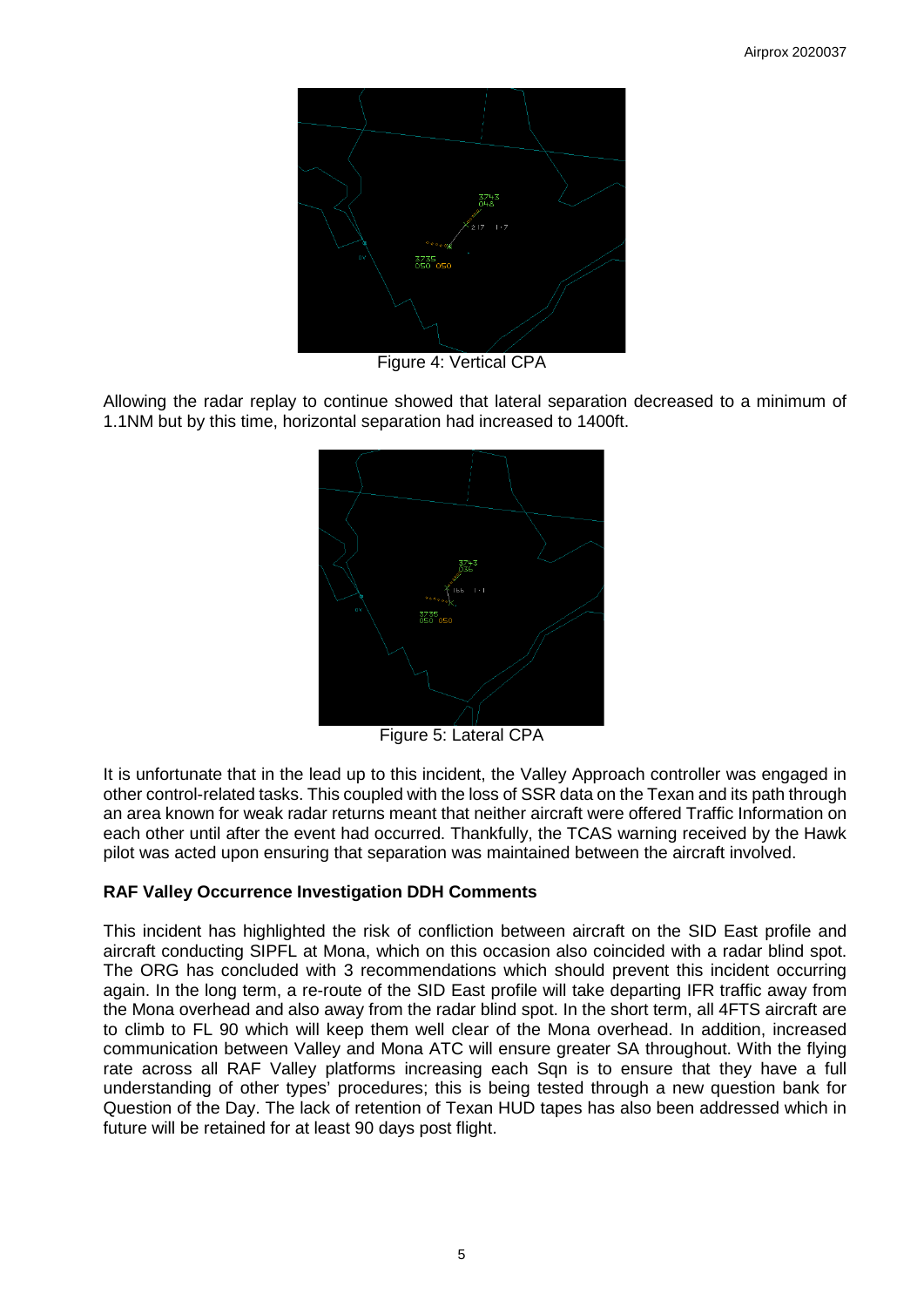### **UKAB Secretariat**

The Hawk and Texan pilots shared an equal responsibility for collision avoidance and not to operate in such proximity to other aircraft as to create a collision hazard.<sup>[2](#page-5-0)</sup> If the incident geometry is considered as converging then the Hawk pilot was required to give way to the Texan[.3](#page-5-1)

### **Comments**

### **HQ Air Command**

This Airprox was subject to an Occurrence Safety Investigation (OSI), which resulted in 5 Causal Factors and 3 Recommendations. The number one air safety risk at RAF Valley is MAC between non-cooperating aircraft and the recommendations from the investigation will provide new mitigations to reduce that risk. It also highlights the importance of a Collision Warning System (CWS), in this instance the TCAS on the Hawk T2, undoubtably preventing a more serious incident occurring. Two of the recommendations focus on the SID East profile; in the short term raising the level from FL50 from FL90 to increase the vertical deconfliction of the Mona overhead. Longer term, there will be a total redesign of the SID East profile to avoid Mona. The third recommendation considers informing aircraft conducting approaches to Mona that an aircraft has departed Valley on the SID East profile and to state the type, building a more comprehensive air picture.

The additional demands and stressors of operating in ATC during COVID-19 social distancing restrictions coupled with poor, out of date equipment cannot be overlooked. An extensive programme to update ATC equipment (Project Marshall) is several years behind schedule. In this occurrence, ATC had to work with both primary and secondary radar 'blind spots', ATC landlines where speech was broken/inaudible and an ET system being U/S. Along with the increase in flying rates, the demands on the controllers remain high during COVID-19. Crews should be alive to this and trust the information presented to them on their CWS along with a robust lookout scan to avoid a Loss of Safe Separation. The actions taken by the Hawk T2 crew on receipt of the TCAS TA meant that the risk of collision was low.

#### **Summary**

An Airprox was reported when a Hawk and a Texan flew into proximity overhead RAF Mona at 0859Z on Thursday 14<sup>th</sup> May 2020. Both aircraft were IFR at the time of the Airprox, in proximity to a thin layer of cloud and the Texan pilot was in receipt of a Traffic Service from Valley App.

# **PART B: SUMMARY OF THE BOARD'S DISCUSSIONS**

Information available consisted of reports from the pilots of both aircraft, transcripts of the relevant RT frequencies, radar photographs/video recordings, reports from the air traffic controllers involved and reports from the appropriate ATC and operating authorities. Relevant contributory factors mentioned during the Board's discussions are highlighted within the text in bold, with the numbers referring to the Contributory Factors table displayed in Part C.

Due to the exceptional circumstances presented by the coronavirus pandemic, this incident was assessed as part of a 'virtual' UK Airprox Board meeting where members provided a combination of written contributions and dial-in/VTC comments. Although not all Board members were present for the entirety of the meeting and, as a result, the usual wide-ranging discussions involving all Board members were more limited, sufficient engagement was achieved to enable a formal assessment to be agreed along with the following associated comments.

The Board first considered the actions of the Hawk crew. They were conducting multiple PFL approaches to Mona and on this occasion elected to break off the approach and climb to re-position for a further PFL. The Valley controller had sent them to the Mona frequency, although due to the decision

 $\overline{\phantom{a}}$ 

<span id="page-5-0"></span><sup>2</sup> MAA RA 2307 paragraphs 1 and 2.

<span id="page-5-1"></span><sup>3</sup> MAA RA 2307 paragraph 12.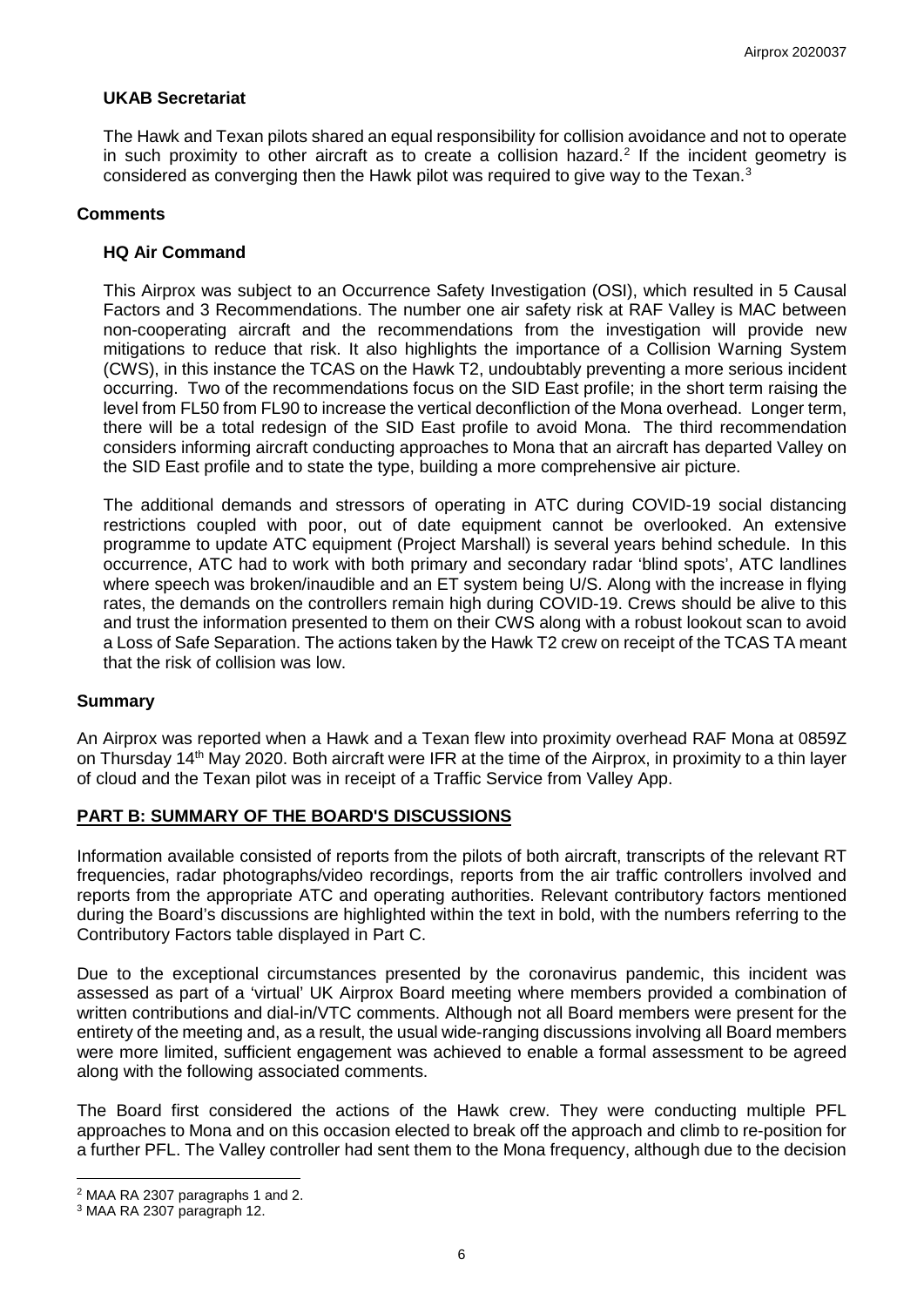to break off the approach, they did not call on the Mona frequency nor did they call back on the valley approach frequency. This was probably as a result of the increased workload associated with breaking off the approach, repositioning themselves and reacting to the TCAS alert. Consequently, they were not receiving an ATS at the time, and did not receive any Traffic Information from ATC, or situational awareness from hearing the Texan on the frequency (**CF7**). As they climbed up through a thin layer of cloud they received a TCAS TA on the Texan (**CF9**) and elected to descend as avoiding action. The crew did not become visual with the Texan until after the descent had commenced (**CF11**) and so the Board concluded that it was this descent that prevented the incident becoming a more serious event.

Turning to the Texan crew, they were conducting a SID E from Valley, which the Board noted routed directly through the Mona overhead and into potential conflict with PFL traffic there. They were heartened to hear that Valley had already put procedures in place to prevent a similar occurrence and would be redesigning the SID E in due course (**CF1**). The Texan crew had been cleared to follow the procedure but were routing through an area of poor radar performance, so, although on a Traffic Service, were not passed Traffic Information and therefore had no knowledge that the Hawk was in their vicinity (**CF7**). Members noted that the Texan was in and out of IMC and, whilst noting that for RAF training sorties crews wanted the freedom to manoeuvre as required, still wondered whether they would have been better served requesting a Deconfliction Service in such circumstances. The TCAS in the Texan alerted to indicate the proximity of the Hawk (**CF9**), but the crew discounted it as spurious or further away than indicated, due to not receiving any Traffic Information from ATC and elected not to take action (**CF8, CF10**). Members cautioned pilots against relying solely on Traffic Information from ATC, and reminded them that under a Traffic Service separation is the responsibility of the pilot. Unfortunately, the Texan was within a thin layer of cloud at the time and so the crew did not see the Hawk (**CF11**).

When looking at the actions of the Valley controller, the Board were concerned by the situation that the controller was placed in by having so many frequencies and tasks band-boxed onto one position. Whilst the restrictions on controllers due to COVID-19 was necessary, still members opined that the flying task should also have been reduced accordingly (**CF2**). To make matters worse, various equipment issues within the tower increased the controller's workload still further, including a poor landline between Valley and Mona and the lack of the ET (**CF3, CF6**). At the point of the Airprox, the Texan was routing through an area of known poor radar performance and the SSR overhead, military advisors informed the Board that it was written into Valley orders that the area exists and so the controller was not required to remind the pilot about the possible reduced service, which was unfortunate, because a reminder may have alerted the pilot to the need to focus their look-out. As a consequence of the SSR overhead, the controller could not see that the Hawk Mode C was indicating that it was climbing out of Mona (**CF4**) and so did not provide Traffic Information (**CF5**).

Finally, in considering the risk, members agreed that the 1400ft vertical separation at CPA would usually lead them to attribute a Risk Category C, no risk of collision. But they thought that this would not fully address the potential for a more serious event, given the closing speed of the two aircraft, or acknowledge that the avoiding action taken by the Hawk pilot was instrumental in achieving that separation. Accordingly, the Board unanimously agreed to assigning a Risk Category B; safety much reduced (**CF12**).

# **PART C: ASSESSMENT OF CONTRIBUTORY FACTORS AND RISK**

# Contributory Factors:

| 2020037                                             |                             |                                      |  |  |
|-----------------------------------------------------|-----------------------------|--------------------------------------|--|--|
| Factor                                              | <b>Description</b>          | Amplification                        |  |  |
| <b>Ground Elements</b>                              |                             |                                      |  |  |
| • Regulations, Processes, Procedures and Compliance |                             |                                      |  |  |
| Organisati<br>onal                                  | • ATM Information Provision | Inadequate regulations or procedures |  |  |
| • Manning and Equipment                             |                             |                                      |  |  |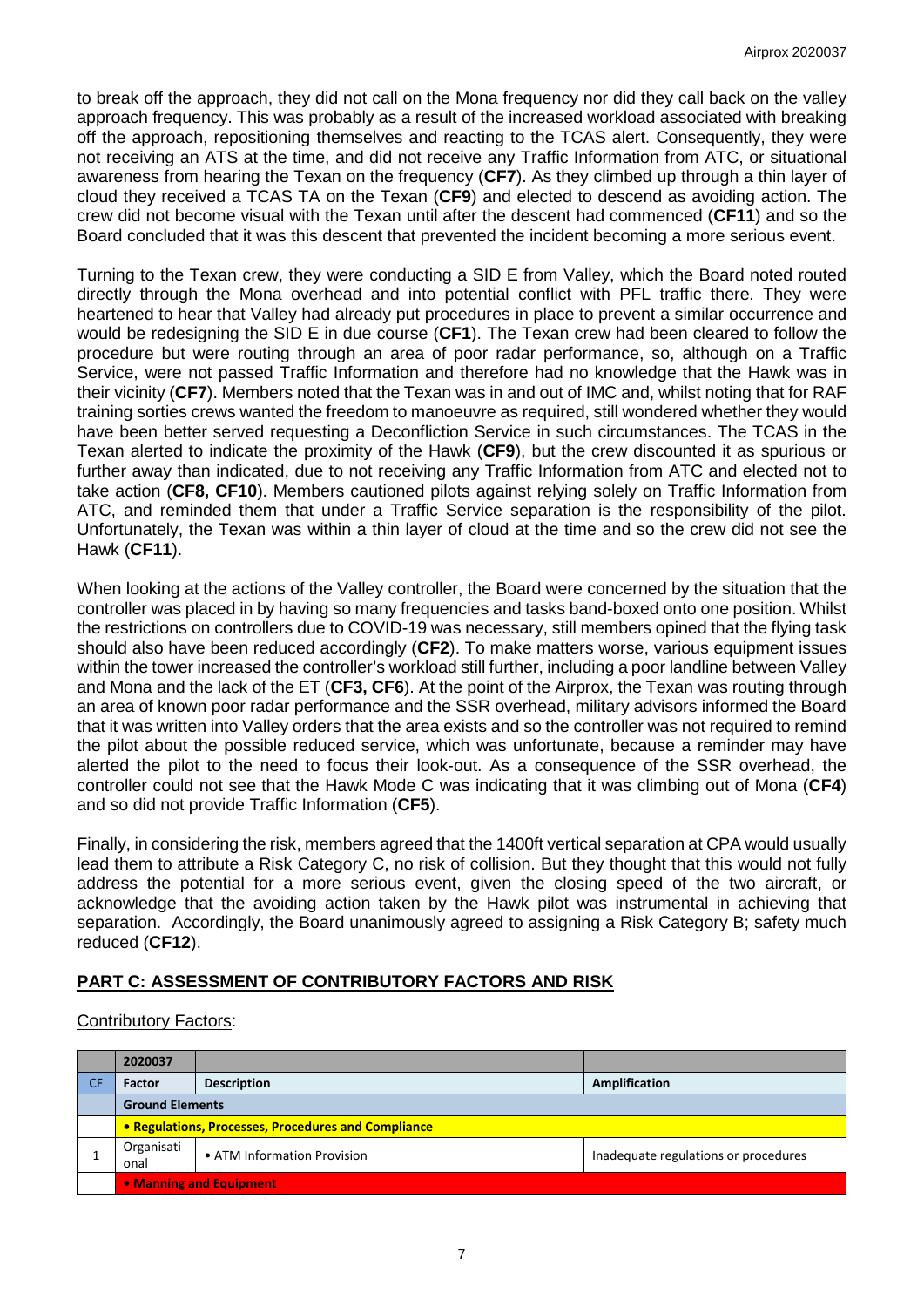| 2              | Organisati<br>onal                                             | • ATM Staffing and Scheduling                                                               | Sub-Optimal establishment or scheduling<br>of staff                 |  |  |
|----------------|----------------------------------------------------------------|---------------------------------------------------------------------------------------------|---------------------------------------------------------------------|--|--|
| 3              | Technical                                                      | • Aerodrome and ATM Equipment                                                               | Non-functional or unavailable equipment                             |  |  |
|                | • Situational Awareness and Action                             |                                                                                             |                                                                     |  |  |
| 4              | Human<br>Factors                                               | • Conflict Detection - Not Detected                                                         |                                                                     |  |  |
| 5              | Human<br>Factors                                               | • Conflict Resolution – Not provided                                                        |                                                                     |  |  |
| 6              | Human<br>Factors                                               | • Distraction - Job Related                                                                 | Controller engaged in other tasks                                   |  |  |
|                | <b>Flight Elements</b>                                         |                                                                                             |                                                                     |  |  |
|                | • Situational Awareness of the Conflicting Aircraft and Action |                                                                                             |                                                                     |  |  |
| $\overline{7}$ | Contextual                                                     | • Situational Awareness and Sensory Events                                                  | Pilot had no, late or only generic,<br><b>Situational Awareness</b> |  |  |
| 8              | Human<br>Factors                                               | • Understanding/Comprehension                                                               | Pilot did not assimilate conflict information                       |  |  |
|                | • Electronic Warning System Operation and Compliance           |                                                                                             |                                                                     |  |  |
| 9              | Contextual                                                     | • ACAS/TCAS TA                                                                              |                                                                     |  |  |
| 10             | Human<br>Factors                                               | • Interpretation of Automation or Flight Deck Information                                   | CWS misinterpreted or not optimally<br>actioned                     |  |  |
|                | • See and Avoid                                                |                                                                                             |                                                                     |  |  |
| 11             | Contextual                                                     | • Poor Visibility Encounter                                                                 | One or both aircraft were obscured from<br>the other                |  |  |
| 12             | Contextual                                                     | . Near Airborne Collision with Aircraft, Balloon, Dirigible or Other<br>Piloted Air Vehicle | Piloted air vehicle                                                 |  |  |

### Degree of Risk: B.

### Safety Barrier Assessment<sup>[4](#page-7-0)</sup>

In assessing the effectiveness of the safety barriers associated with this incident, the Board concluded that the key factors had been that:

#### **Ground Elements:**

**Regulations, Processes, Procedures and Compliance** were assessed as **partially effective** because the Valley SID East profile conflicted with traffic at Mona.

**Manning and Equipment** were assessed as **ineffective** because the Valley ATC manning was inadequate for the task and unserviceable equipment increased the controller's workload.

**Situational Awareness of the Confliction and Action** were assessed as **ineffective** because the App controller did not assimilate that the Texan would conflict with the Hawk.

#### **Flight Elements:**

 $\overline{\phantom{a}}$ 

**Situational Awareness of the Conflicting Aircraft and Action** were assessed as **partially effective** because the Texan crew did not act upon the SA provided by the TCAS.

**See and Avoid** were assessed as **not used** because both aircraft were within a thin layer of cloud and the crews could not see the other aircraft.

<span id="page-7-0"></span><sup>4</sup> The UK Airprox Board scheme for assessing the Availability, Functionality and Effectiveness of safety barriers can be found on the [UKAB Website.](http://www.airproxboard.org.uk/Learn-more/Airprox-Barrier-Assessment/)